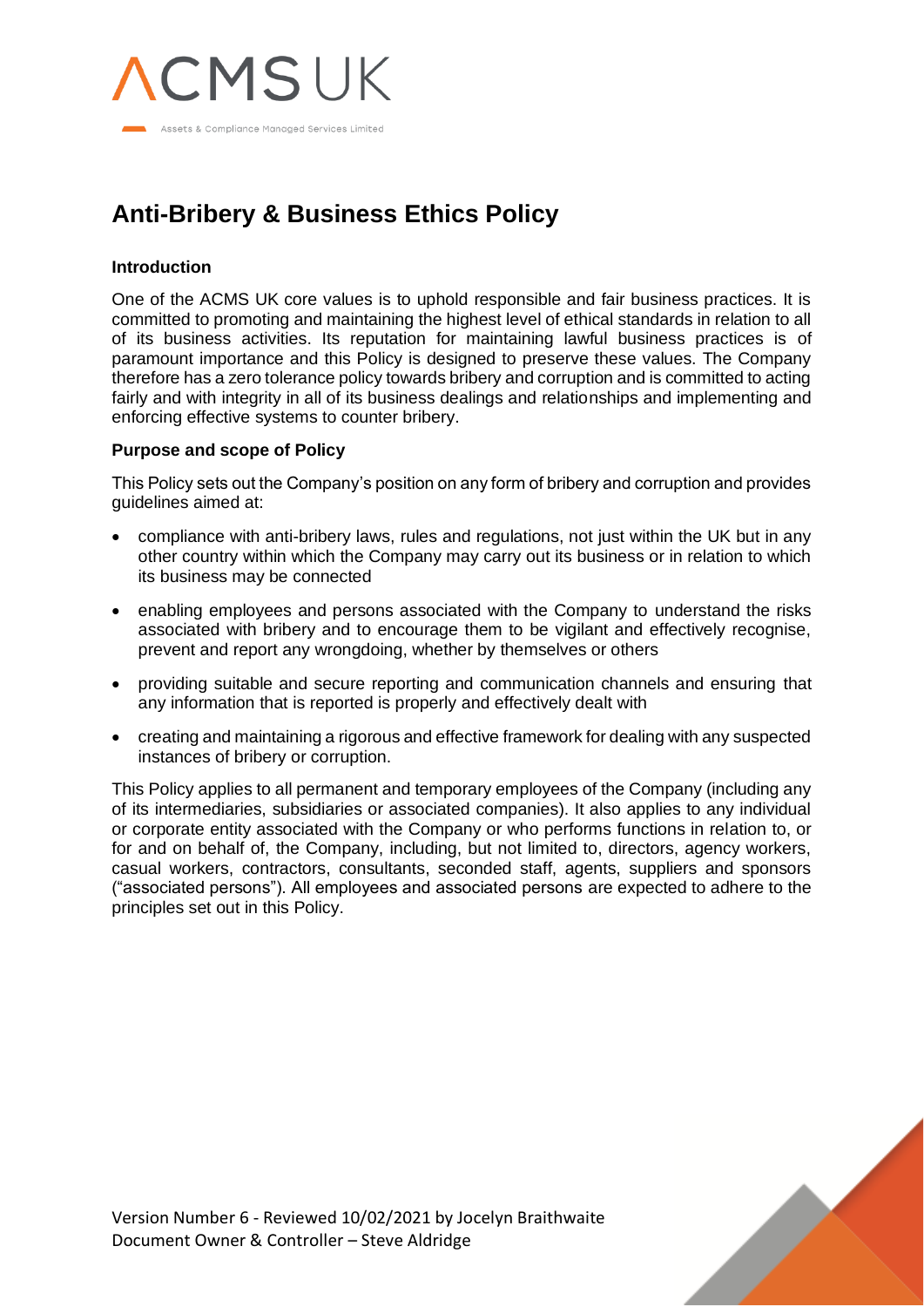

# **Legal obligations**

The UK legislation on which this Policy is based is the Bribery Act 2010 and it applies to the Company's conduct both in the UK and abroad. A bribe is an inducement or reward offered, promised or provided in order to gain any commercial, contractual, regulatory or personal advantage.

It is an offence in the UK to:

- offer, promise or give a financial or other advantage to another person (i.e. bribe a person), whether within the UK or abroad, with the intention of inducing or rewarding improper conduct
- request, agree to receive or accept a financial or other advantage (i.e. receive a bribe) for or in relation to improper conduct
- bribe a foreign public official

You can be held personally liable for any such offence. It is also an offence in the UK for an employee or an associated person to bribe another person in the course of doing business intending either to obtain or retain business, or to obtain or retain an advantage in the conduct of business, for the Company. The Company can be liable for this offence where it has failed to prevent such bribery by associated persons. As well as an unlimited fine, it could suffer substantial reputational damage.

## **Policy statement**

All employees and associated persons are required to:

- comply with any anti-bribery and anti-corruption legislation that applies in any jurisdiction in any part of the world in which they might be expected to conduct business
- act honestly, responsibly and with integrity
- safeguard and uphold the Company's core values by operating in an ethical, professional and lawful manner at all times.

Bribery of any kind is strictly prohibited. Under no circumstances should any provision be made, money set aside or accounts created for the purposes of facilitating the payment or receipt of a bribe.

The Company recognises that industry practices may vary from country to country or from culture to culture. What is considered unacceptable in one place may be normal or usual practice in another. Nevertheless, a strict adherence to the guidelines set out in this Policy is expected of all employees and associated persons at all times. If in doubt as to what might amount to bribery or what might constitute a breach of this Policy, refer the matter to your line manager or to the Managing Director.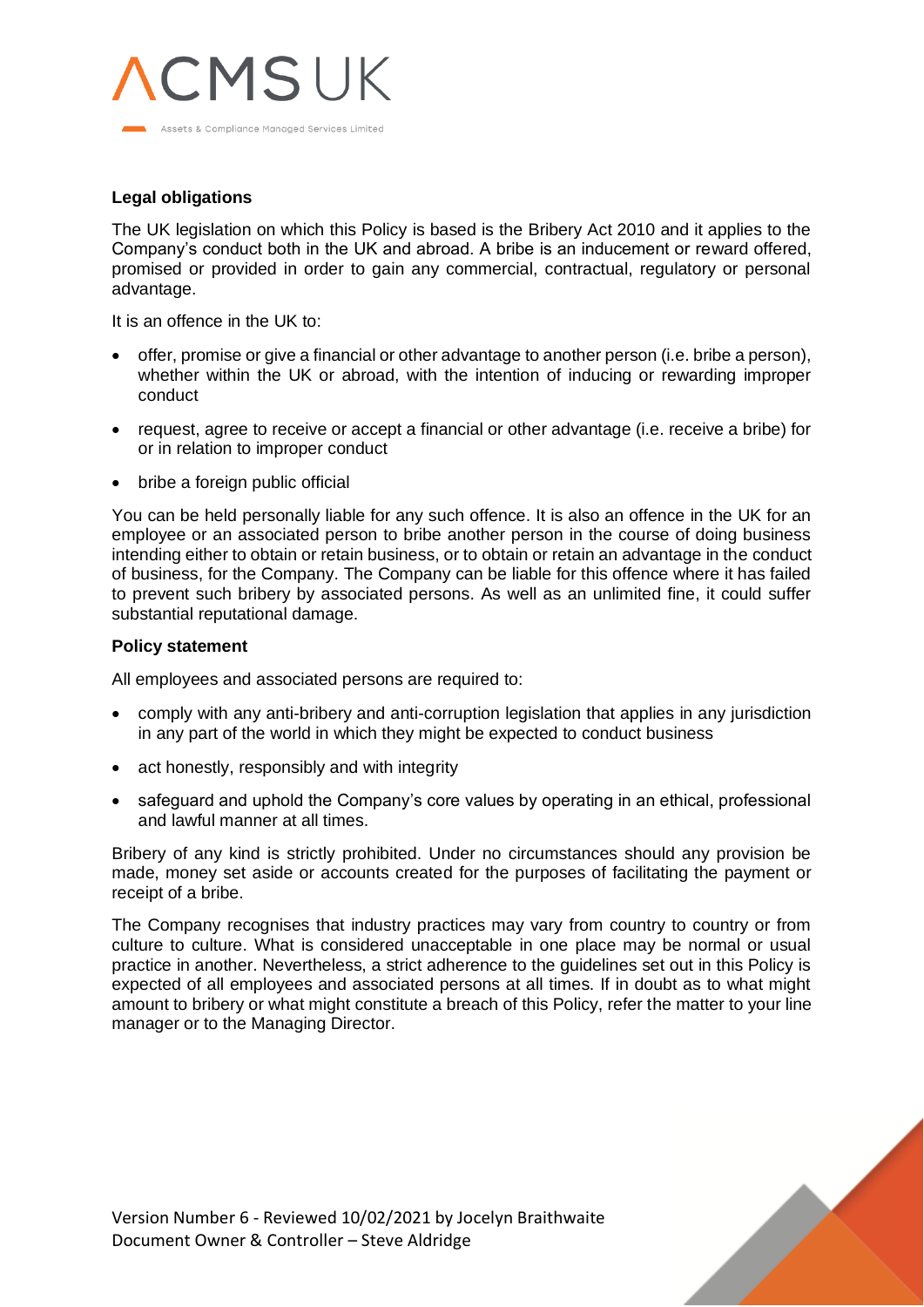

The giving of business gifts to clients, customers, contractors and suppliers is not prohibited provided the following requirements are met:

- the gift is not made with the intention of influencing a third party to obtain or retain business or a business advantage, or to reward the provision or retention of business or a business advantage
- it complies with local laws
- it is given in the Company's name, not in the giver's personal name
- it does not include cash or a cash equivalent (such as gift vouchers)
- it is of an appropriate and reasonable type and value and given at an appropriate time
- it is given openly, not secretly
- it is approved in advance by a director of the Company.

In summary, it is not acceptable to give, promise to give, or offer, a payment, gift or hospitality with the expectation or hope that a business advantage will be received, or to reward a business advantage already given, or to accept a payment, gift or hospitality from a third party that you know or suspect is offered or provided with the expectation that it will obtain a business advantage for them.

Any payment or gift to a public official or other person to secure or accelerate the prompt or proper performance of a routine government procedure or process, otherwise known as a "facilitation payment", is also strictly prohibited. Facilitation payments are not commonly paid in the UK but they are common in some other jurisdictions.

#### **Responsibilities and reporting procedure**

It is the contractual duty and responsibility of all employees and associated persons to take whatever reasonable steps are necessary to ensure compliance with this Policy and to prevent, detect and report any suspected bribery or corruption. You must immediately disclose to the Company any knowledge or suspicion you may have that you, or any other employee or associated person, has plans to offer, promise or give a bribe or to request, agree to receive or accept a bribe in connection with the business of the Company. For the avoidance of doubt, this includes reporting your own wrongdoing. The duty to prevent, detect and report any incident of bribery and any potential risks rests not only with the directors of the Company but equally to all employees and associated persons.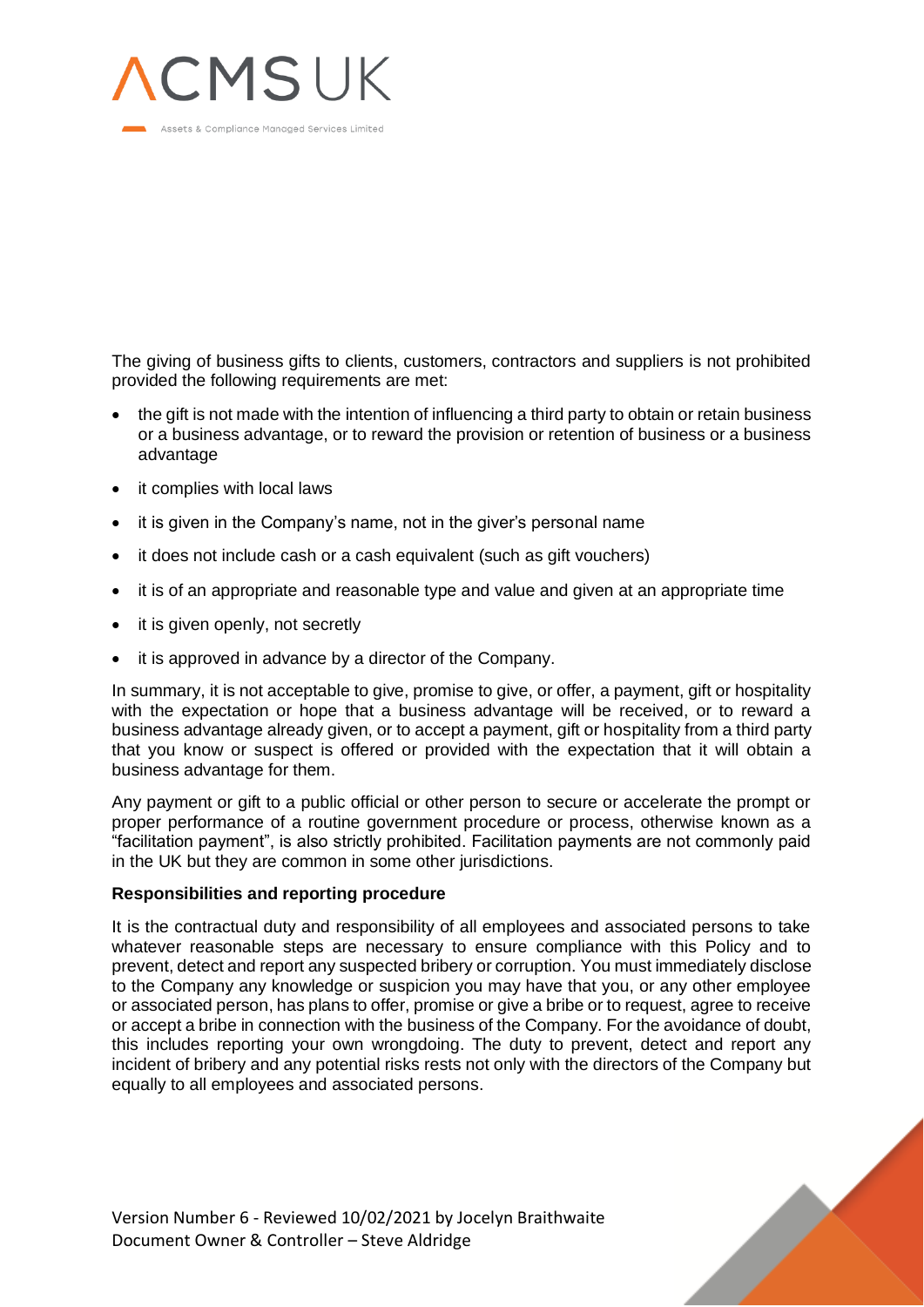

The Company encourages all employees and associated persons to be vigilant and to report any unlawful conduct, suspicions or concerns promptly and without undue delay so that investigation may proceed and any action can be taken expeditiously. Confidentiality will be maintained during the investigation to the extent that this is practical and appropriate in the circumstances. The Company is committed to taking appropriate action against bribery and corruption. This could include either reporting the matter to an appropriate external government department, regulatory agency or the police and/or taking internal disciplinary action against relevant employees and/or terminating contracts with associated persons.

The Company will support anyone who raises genuine concerns in good faith under this Policy, even if they turn out to be mistaken. It is also committed to ensuring nobody suffers any detrimental treatment as a result of refusing to take part in bribery or corruption, or because of reporting in good faith their suspicion that an actual or potential bribery or corruption offence has taken place or may take place in the future.

## **Record keeping**

All accounts, receipts, invoices and other documents and records relating to dealings with third parties must be prepared and maintained with strict accuracy and completeness. No accounts must be kept "off the record" to facilitate or conceal improper payments.

#### **Sanctions for breach**

A breach of any of the provisions of this Policy will constitute a disciplinary offence and will be dealt with in accordance with the Company's disciplinary procedure. Depending on the gravity of the offence, it may be treated as gross misconduct and could render the employee liable to summary dismissal.

As far as associated persons are concerned, a breach of this Policy could lead to the suspension or termination of any relevant contract, sub-contract or other agreement.

#### **Monitoring compliance**

The Company Directors and Senior Managers have lead responsibility for ensuring compliance with this Policy and they will review its contents on a regular basis. They will be responsible for monitoring its effectiveness and will provide regular reports in this regard to the board of the Company who have overall responsibility for ensuring this Policy complies with the Company's legal and ethical obligations.

#### **Training**

The Company will provide training to all employees to help them understand their duties and responsibilities under this Policy. The Company's zero tolerance approach to bribery will also be communicated to all business partners at the outset of the business relationship with them and as appropriate thereafter.

Version Number 6 - Reviewed 10/02/2021 by Jocelyn Braithwaite Document Owner & Controller – Steve Aldridge